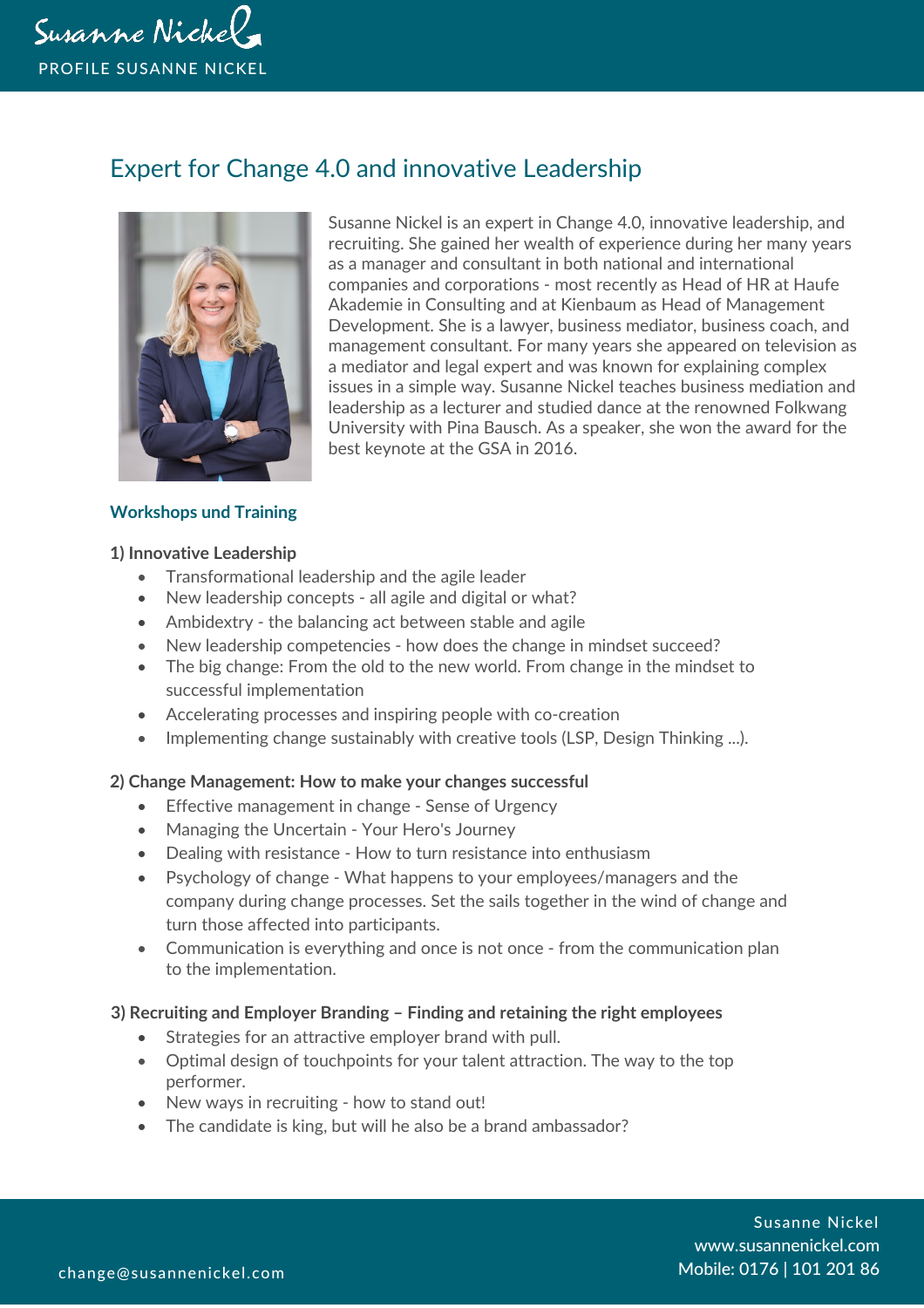# **Top Executive Coaching**

- Implementing change in companies, driving cultural change
- Change Communication
- Inspiring Teams
- Personal changes and challenges

#### **Professional experience**

- Since 2019 Susanne Nickel Company, Tegernsee Munich. Expert for Change 4.0. management consulting. Speaking. Top executive coaching. Author of four books.
- Since 2018 Kienbaum Management Consulting, Munich Since 2019 Management Development Affiliate Manager 2018 - 2019 Division Manager Management Development.
- Six years Head of HR in consulting at Haufe Akademie.
- Just under 8 years as a lawyer and legal press officer at ADAC
- Consultant, coach, and trainer in the areas of organizational, team, and Leadership development, coaching and consulting of executives as well as at the management level. Topics: Implementation of new recruiting strategies and consulting to improve the candidate experience. Consulting for organizational changes. Support in communication processes and concepts.
- Author, lecturer at the University of Applied Management, trainer at various coaching and mediation training as well as examiner.
- Goal-oriented, structured, and solution-oriented approach, which leaves room for creativity. Many years of experience with leaders at all levels.
- Over 15 years of leadership experience (areas: consulting, service, advertising)
- Many years as press spokesperson as well as TV expert (topics: law, mediation, and communication)

## **Qualifications**

- Certified Speaker course: Award for the best keynote at the German Speaker Association and Steinbeis University Berlin
- Innovative methods: Lego® Serious Play®, Scrum, Change Setter, and Design Thinking, INSIGHTS MDI®, Profiling Values
- Law studies, Ludwig-Maximilians University Munich
- M. A. Business Mediation. Master's thesis: Solution-Focused Mediation Grade: Very good at European University Viadrina, Berlin and Frankfurt (Oder)
- Train the Trainer at the IHK-Akademie, Munich/Westerham
- Training as a certified systemic coach and mental coach Ascoach, Academy for systemic and mental coaching, Cologne
- Provocative coaching, Frank Farrelly Munich
- Basic training mediator. Institute for transformative mediation, Munich.
- Training as a systemic consultant, PE and OE consulting at the Institute for systemic education, training, and research, Munich.
- Dance studies, Folkwang university Essen with Pina Bausch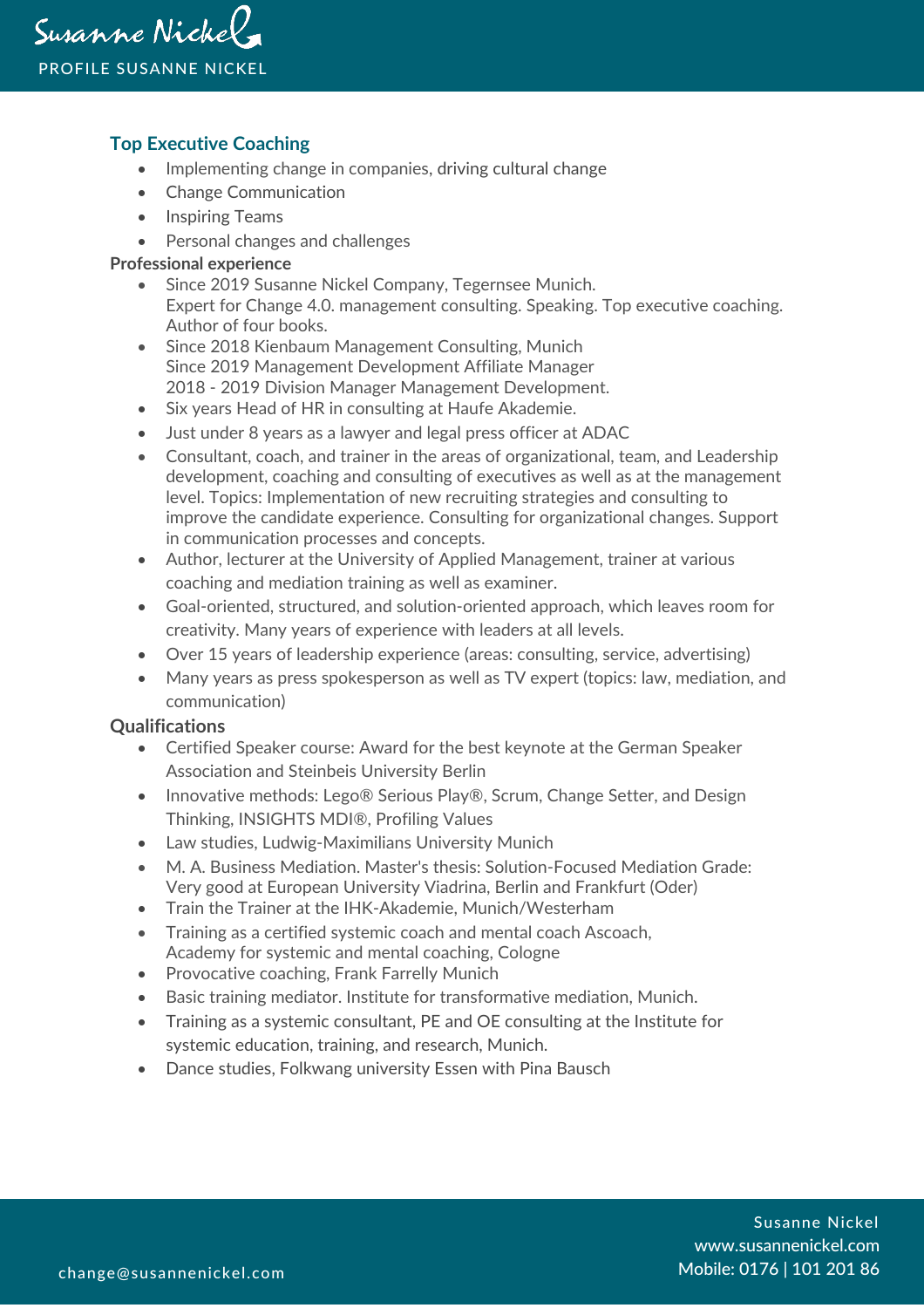## **Awards**

- Top 100 Speaker 2017/2018 and 2019/2020 at Speakers Excellence
- Best Keynote by GSA University 2016
- European Consulting and Training Award 2015/2016 for my program Women in Leadership - fit for the future in cooperation with Tiziana Bruno and Haufe Akademie (short film see youtube: Frauen in Führung, Linde AG).

# **Publications (Selection)**

- Nickel, S (2022) Remscheider Generalanzeiger. Emotions give impetus to change, 27.01.22
- Nickel, S. (2021) Yokoten Series. Leading at a distance
- Nickel, S. (2020) Süddeutsche Zeitung Chief issue creativity.
- Nickel, S. (2019) TZ Munich, Career plan for women.
- Nickel, S. (2019) Manager seminars, talent management as a business model
- Nickel, S. (2019) Handelsblatt, Companies need an emotional update
- Nickel, S. (2019) Co-Creative Tools. Changement 04/2019, p. 24 ff.
- Nickel, S. (2019) Leadership Lego. The R&D Manager 03/2019, p. 46 ff.
- Nickel, S., Berndt Christian (2018) Let's change with innovative tools. Haufe Verlag
- Nickel, S. (2017) Achieving goals. From vision to reality. Haufe Verlag
- Nickel, S. (2017) HR strategy your investment in the future Fokus Personalmanagement Issue 01/2017.
- Nickel, S. (2017) #Bridge builders: HR between tools and teams. Focus HR Development 09/2017
- Nickel, S. (2017) "Closer up!" Is the motto in employee search.
- Focus HR Management Issue 01/2017
- Nickel, S. (2016) Without conflicts we are dead. Strengthening well-resolved conflicts. Wirtschaft + Weiterbildung 02/2016.
- Nickel, S. (2015): Women in leadership at Linde AG. personalmagazin. 11/15.
- Nickel, S. (2015): Looking for Mrs. and Mr. Right how to optimize your recruiting process. Fokus Personalentwicklung 03/2015.
- Nickel, S. (2015): 1. Win with rejections. 2. finally do what you want branding as a career booster for HR and employees. Focus HR Development. 09/2015.
- Nickel, S. (2014): Leadership in change Gender diversity in focus. Fokus Personalentwicklung. 03/2014.
- Nickel, S. (2013): The manager as a driver in the change process. Fokus Personalentwicklung. 03/2013.